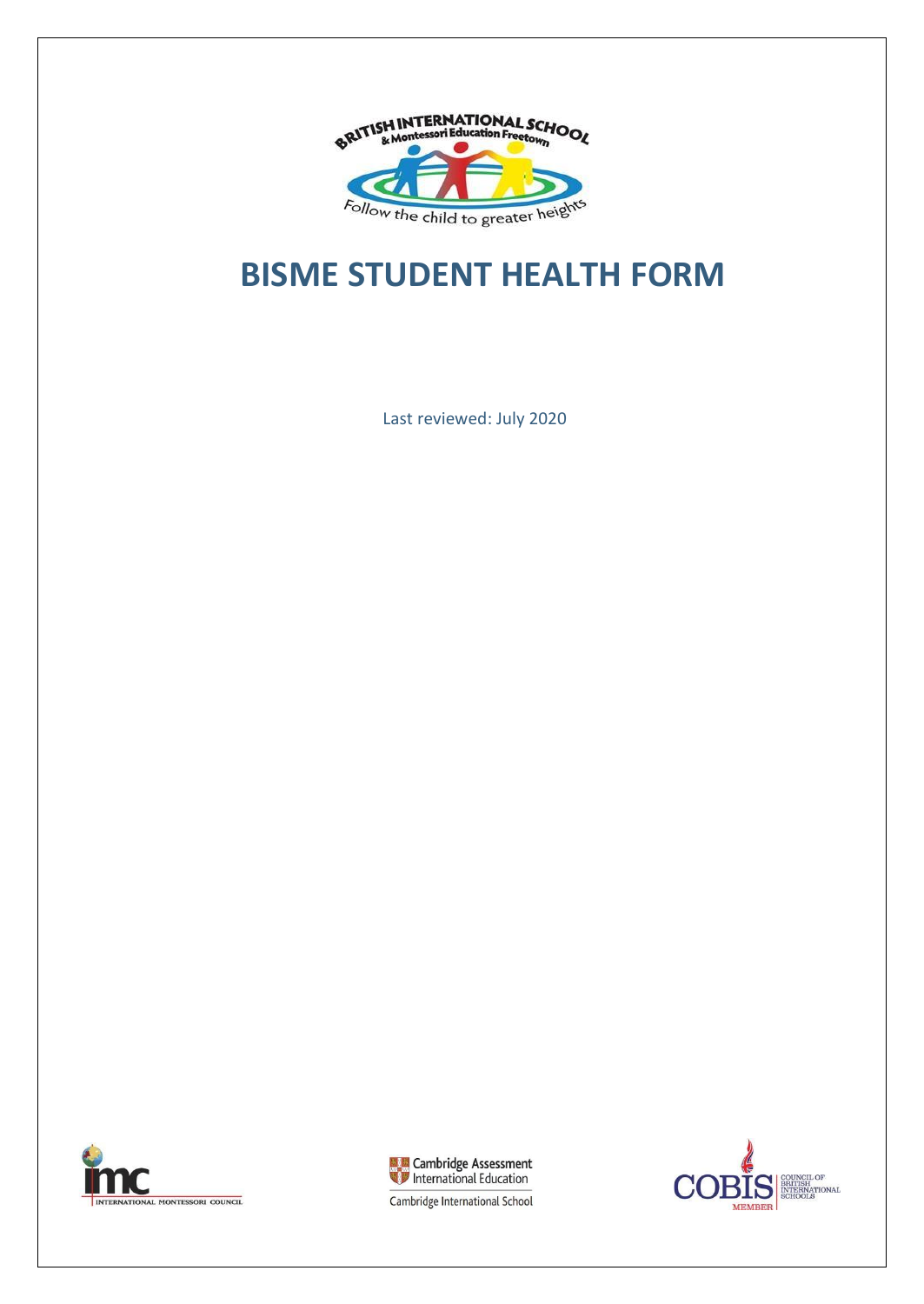## STUDENT HEALTH FORM

### **Please submit to school nurse/Principal.**

This form must be submitted before student's first day at BISM.

#### **Personal Details**

| Pupil Last name |                         |              |
|-----------------|-------------------------|--------------|
| Forename(s)     |                         |              |
| Year Group      | Normal body temperature | $^{\circ}$ c |

### **Medical History**

| Condition                                                                     | Yes/No | Yes (please give details) |
|-------------------------------------------------------------------------------|--------|---------------------------|
| Asthma                                                                        |        |                           |
| <b>Diabetes</b>                                                               |        |                           |
| Seizures (Fits)                                                               |        |                           |
| Serious Injuries or Accidents                                                 |        |                           |
| <b>Eyeglasses or Contacts</b>                                                 |        |                           |
| <b>Hearing Difficulty</b>                                                     |        |                           |
| Physical limitations that may<br>affect participation in school<br>activities |        |                           |
| Allergies (Drugs, Food,<br>Environmental, etc.)                               |        |                           |

Other Health Concerns

Routine Medication: List and reason for taking (attach paper if needed more space.)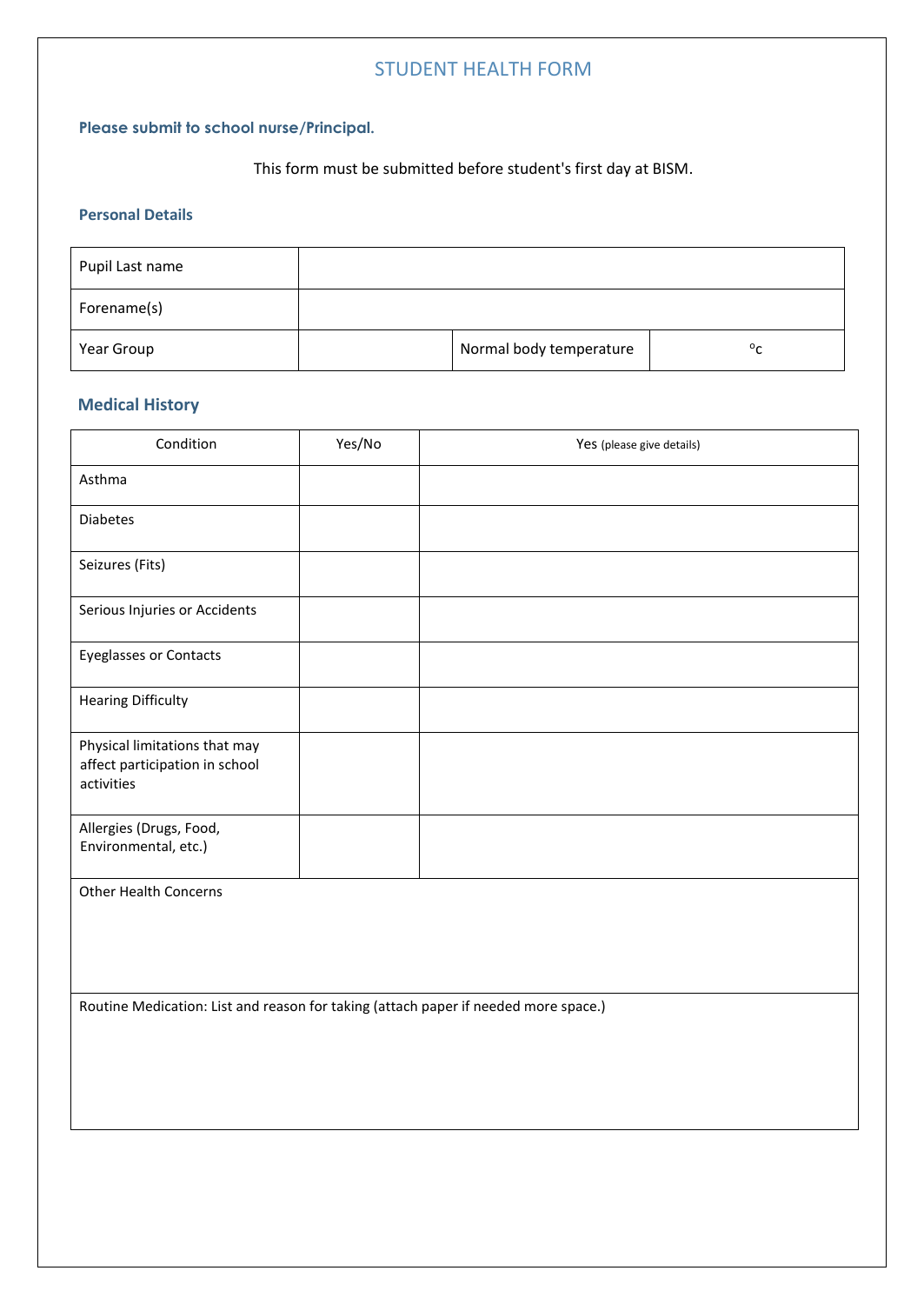#### **Immunisation**

Please fill dates of which your child had received or attach copies of your records.

|                                                    | Vaccination Date (dd/mm/yyyy) | Had illness (mm/yyyy) |  |
|----------------------------------------------------|-------------------------------|-----------------------|--|
| Diphtheria/Pertussis/Tetanus (DPT) First<br>Series |                               |                       |  |
| Tetanus/ Diphtheria (Td) or (TD) Booster           |                               |                       |  |
| Polio/                                             |                               |                       |  |
| Combined Measles, Mumps & Rubella<br>(MMR)         |                               |                       |  |
| Measles                                            |                               |                       |  |
| Rubella                                            |                               |                       |  |
| Mumps                                              |                               |                       |  |
| <b>Hepatitis A</b>                                 |                               |                       |  |
| <b>Hepatitis B</b>                                 |                               |                       |  |
| TB Test                                            | Result:                       |                       |  |
| Meningitis C                                       |                               |                       |  |
| Chickenpox                                         |                               |                       |  |
| Other                                              |                               |                       |  |